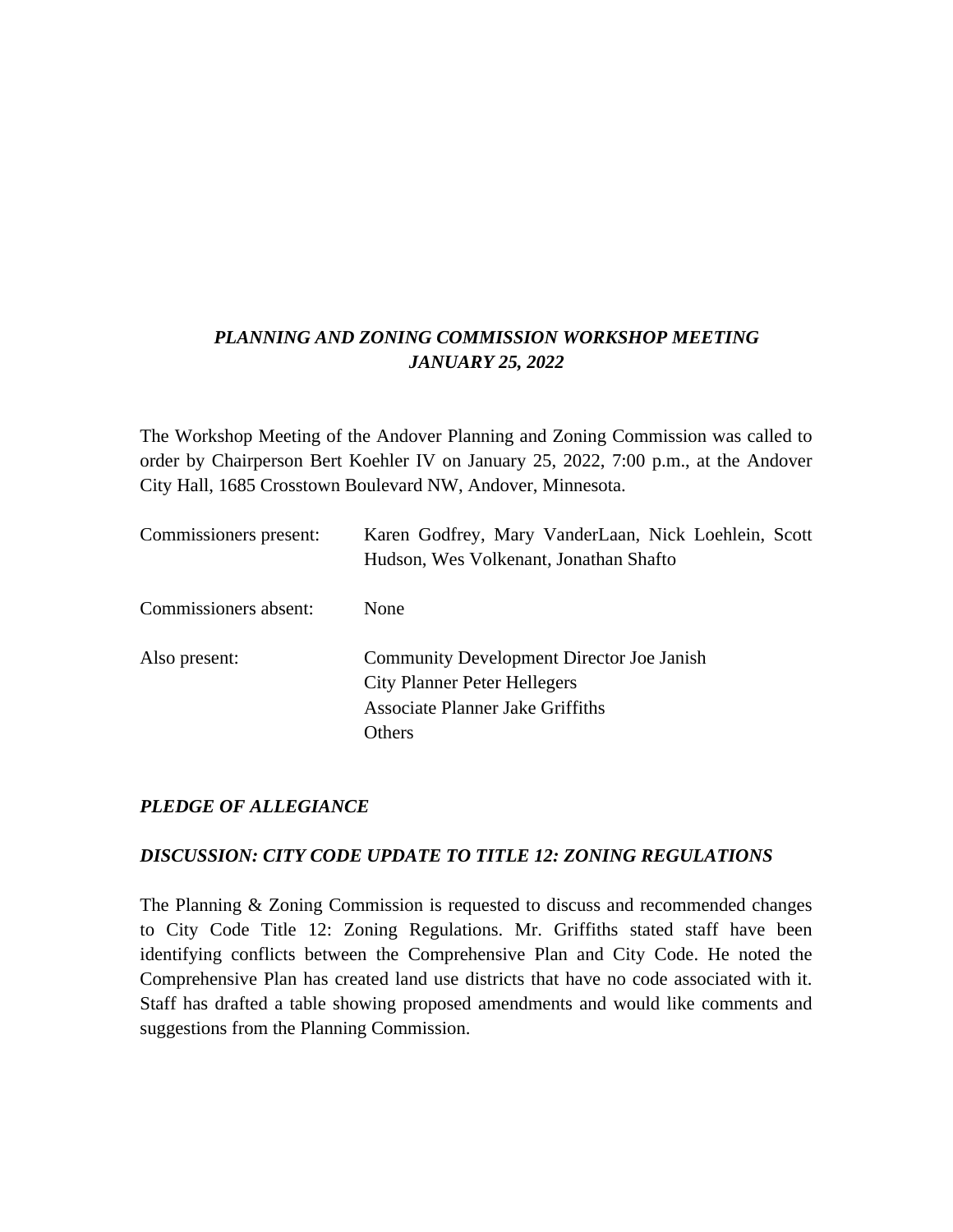*Andover Planning and Zoning Commission Workshop Meeting Minutes – January 25, 2022* Page 2

Commissioner Loehlein asked what would happen if City Code was not updated. Mr. Griffiths stated the Comprehensive Plan process indicates the City must update its Code to comply with the Comp Plan.

Mr. Griffiths reviewed Code Section 12-2 with updated definitions. The Commission asked several questions and did not recommend changes to what staff was presenting.

Mr. Griffiths reviewed Code Sections 12-3 through 12-6. The Commission asked several questions and did not recommend changes to what staff was presenting.

Chairperson Koehler requested staff to ask Council if they want the Planning Commission to review the section of City Code related to fences. Mr. Griffiths noted the request.

Mr. Griffiths reviewed the changes to Code Section 12-9 regarding home occupations. He explained staff is recommending deleting the current home occupations ordinance. He indicated it is being replaced with a hybrid ordinance using text from other cities and some from existing Andover City Code. Mr. Griffiths stated an Interim Use Permit will be needed instead of a Conditional Use Permit.

Commissioner Volkenant asked how garage sales fit into home occupations. Mr. Griffiths stated garage sales are generally exempt from the home occupation code. He stated if issues arise with continuous garage sales, there are other methods to address the problem.

The Commission requested looking at language that replaces the term "sale of home occupation" to "transfer of home occupation."

Chairperson Koehler requested staff to ask Council if they want the Planning Commission to review the section of the City Code related to farm winery home occupations. Mr. Griffiths noted the request.

The Commission requested reviewing the language stating home hair stylists can have one customer receiving services while one customer is waiting. The goal is to have one stylist working in the home but being able to accommodate families and waiting customers. The Commission suggested basing it on the number of vehicles at the home salon. Mr. Griffiths noted the comments and staff will review the section.

Mr. Griffiths reviewed changes to Code Section 12-10-1 to 12-13-6. The Commission asked questions and did not recommend any changes.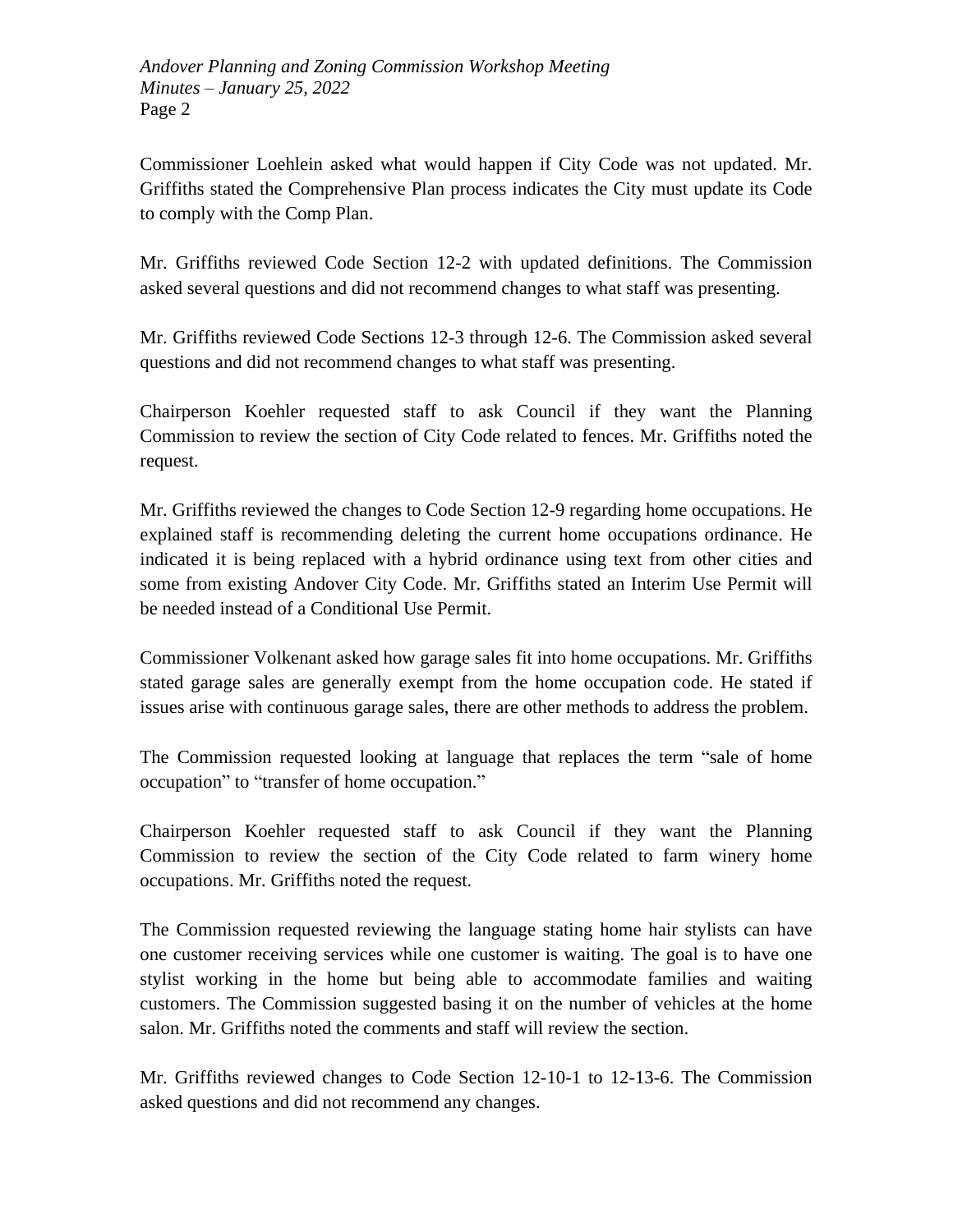*Andover Planning and Zoning Commission Workshop Meeting Minutes – January 25, 2022* Page 3

Mr. Hellegers stated Section 12-13-8 refers to off street parking requirements and the minimum width of 10 feet for a parking stall. He asked if the Commission is willing to go to 9 feet to be in line with industry standards. The Commission is in favor of decreasing the minimum size parking space to 9 feet wide.

Mr. Griffiths reviewed changes to Sections 12-13-9 to 12-14. The Commission asked questions and did not recommend any changes to what staff was presenting.

Chairperson Koehler stated Interim Use Permit is defined as no longer than 5 years in the City Code which is different than State Statute. Chairperson Koehler recommended that staff make a thorough review of the IUP section of code to make sure it aligns with State Statute.

Mr. Griffiths stated the chapters will be renumbered and moved around for flow and ease of use. The Code amendments will be reviewed by the City Council at a workshop, comments compiled, and returned to the Planning Commission for a public hearing.

Commissioner Volkenant asked if the Commission would hear nuisance cases since it has been removed from the Zoning Regulation Section. Mr. Griffiths stated the amendment normally would not be reviewed by the Planning Commission; however, this amendment will be brought to the Commission when all changes are made since it is part of a much larger update to the City Code.

Commissioner Loehlein asked how the City will administratively deal with all the documents that refer to City Code when the Code is going through an extensive edit. Mr. Griffiths stated staff will go through and make sure all references are correct. He stated there are three people proofing it. Commissioner Loehlein stated he is concerned when a document from 10 years ago references a section of code that no longer exists. How will staff address that? Mr. Janish stated staff look at the date of the document and reference historical code from that date. Mr. Janish stated staff will need to take more time to find the applicable Code at the time.

Chairperson Koehler gave kudos to staff for the hard work on updating City Code.

## *OTHER BUSINESS*

Mr. Griffiths stated there will be a Planning Commission meeting on February 8, 2022, for the preliminary plat at Andover Crossings. He stated Council approved the